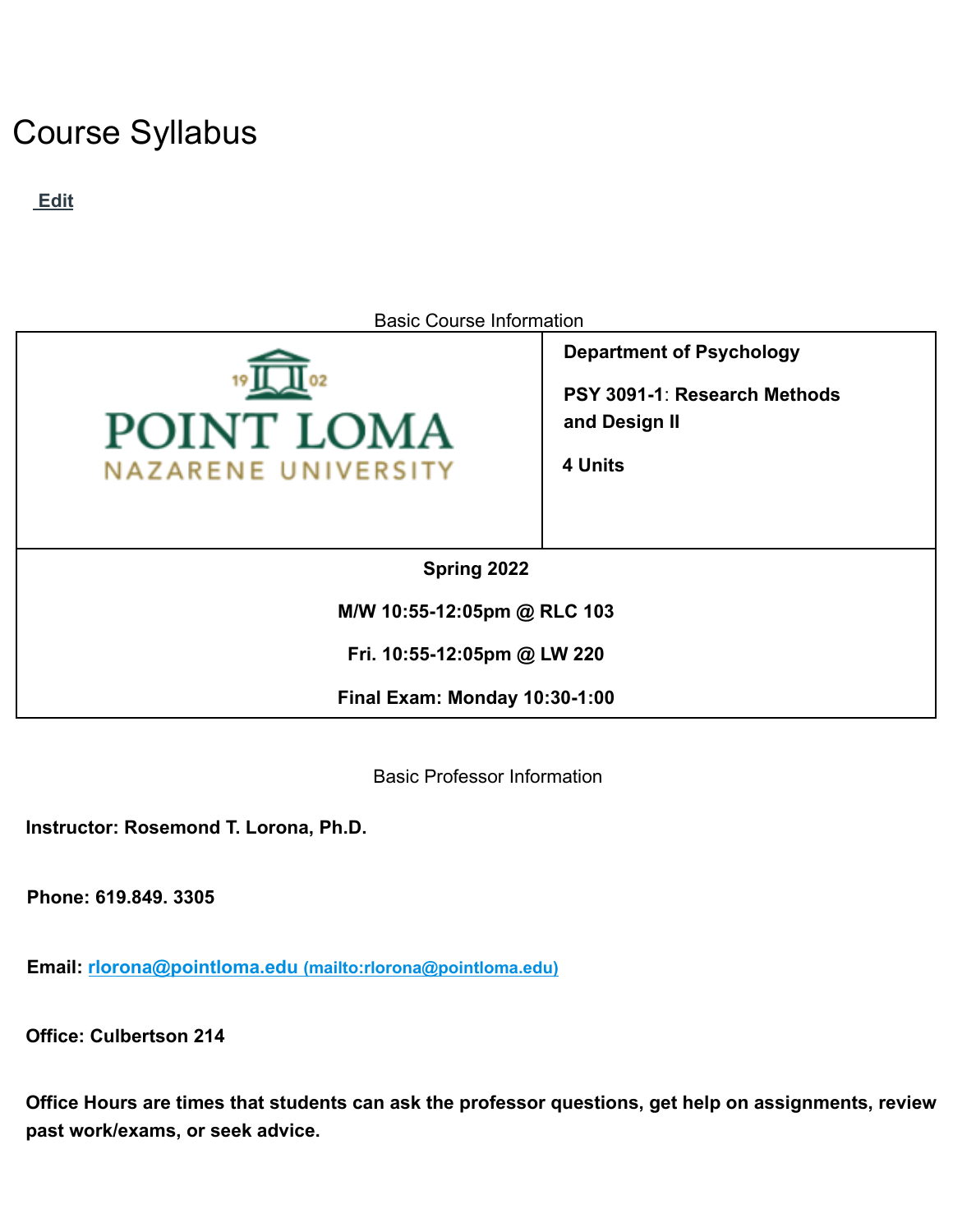M/W/F 8:45-9:45am - at these times, my door is open and you can drop by my office without an **appointment**

**You can also schedule an appointment for in-person or Zoom office hours: https://calendar.google.com/calendar/u/0/selfsched? sstoken=UUZENFhVN29pR1BzfGRlZmF1bHR8ZTQ2NWNhMmVlYTkzYzU2NDQyZmI1ZTcxN2JhZDAwNT**

**(https://calendar.google.com/calendar/u/0/selfsched? sstoken=UUZENFhVN29pR1BzfGRlZmF1bHR8ZTQ2NWNhMmVlYTkzYzU2NDQyZmI1ZTcxN2JhZDAwNTE)**

TA: Sabrina Deulofeu **smdeulofeu0018@pointloma.edu (mailto:smdeulofeu0018@pointloma.edu)**

TA office hours: Wednesdays 1:30-2:30pm, drop in using **this Zoom link (https://pointloma.zoom.us/j/94399113806)** (no appointment necessary)

# **PLNU Mission**

# **To Teach ~ To Shape ~ To Send**

Point Loma Nazarene University exists to provide higher education in a vital Christian community where minds are engaged and challenged, character is modeled and formed, and service is an expression of faith. Being of Wesleyan heritage, we strive to be a learning community where grace is foundational, truth is pursued, and holiness is a way of life.

# **COURSE DESCRIPTION**

Study of design and of research in psychology and the use of statistics. Practice in the integration of design and statistics is included. Students finish a significant research project. This course must be taken in the semester immediately following PSY 3090.

As you learned in the first half of this course sequence, the field of psychology is based on research and analysis of data. Now that you have a foundation in research and statistics, it is time to apply your knowledge. This course will build on the previous semester by focusing on conducting original research in psychology. Doing science well and communicating science to others are skills that are relevant for people in a variety of life and career trajectories. You will be responsible for the project from start to finish, including collecting data, analyzing and interpreting data, and communicating your research in written and verbal form. You will also focus on research ethics, APA style writing, and more advanced research designs and considerations. You will continue to practice statistical analyses in R, interpret statistical analyses, and write about statistics using APA style. Becoming a producer of psychological research will make you a better consumer of psychological research.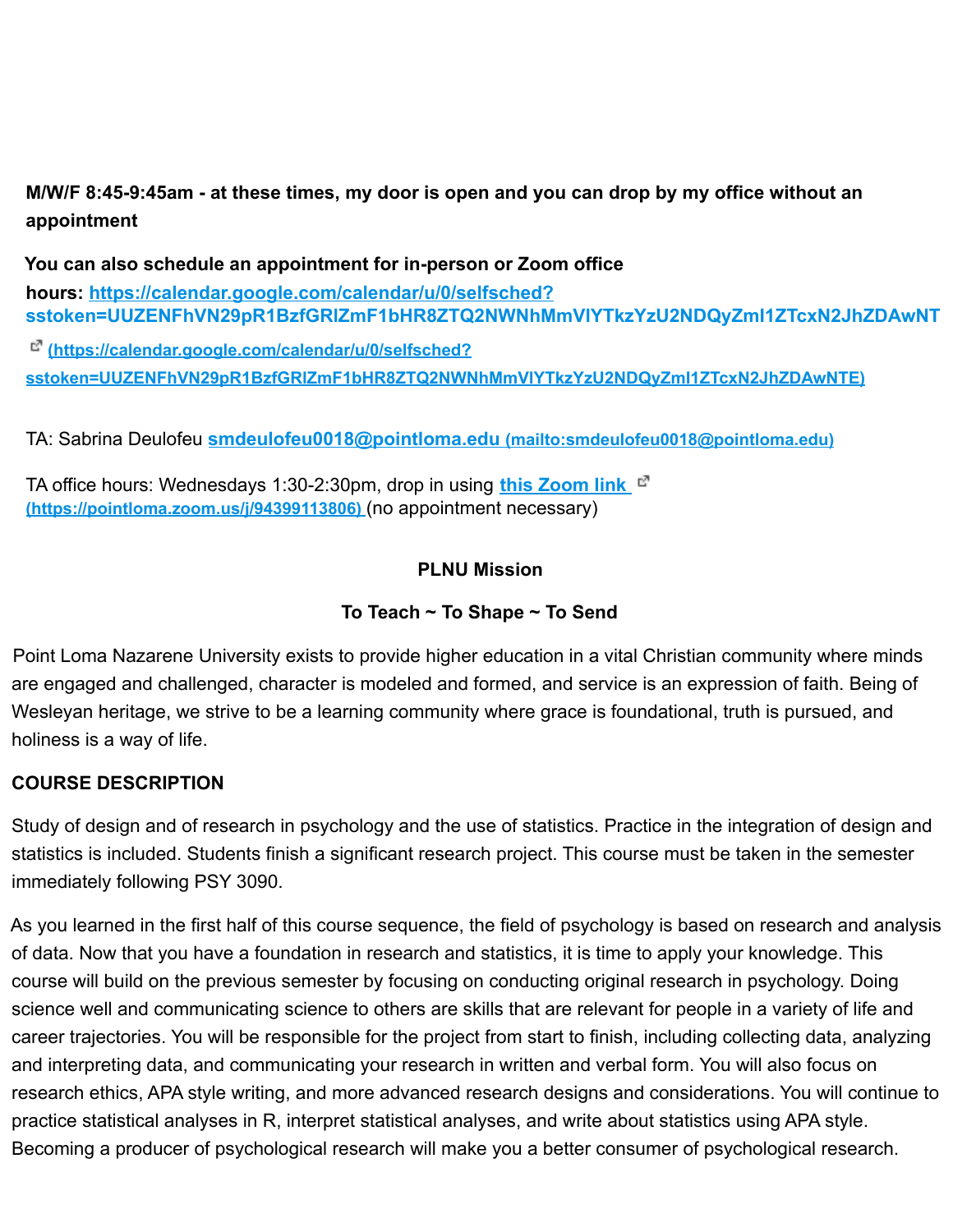# **COURSE LEARNING OUTCOMES**

- 1. Identify issues in statistics and research, such as bias, power, error, ethics, and validity, and identify possible solutions to these issues
- 2. Complete a psychological study or experiment that answers a research question of interest
- 3. Complete statistical analyses in R and correctly interpret and form conclusions based on the results of statistical analyses
- 4. Read and synthesize information from high quality peer-reviewed research
- 5. Communicate original research in written form using APA style.
- 6 Orally communicate your research and conclusions to colleagues
	- . ray communcae your researc an concusons o coeagues.

#### **REQUIRED TEXTS**

*Research Methods in Psychology: Evaluating a World of Information* (4th Ed) by Beth

Morling ISBN: 978-0-393-53627-0; 978-0-393-53626-3

*Learning Statistics with R*, version 0.6. by Danielle Navarro.

Download for free at https://learningstatisticswithr.com

th

Publication Manual of the American Psychological Association (7 Ed.)

ISBN-13: 978-1433832161; ISBN-10: 143383216X

#### **Required Technology**

#### *RStudio, version 1.2.1335 or higher (free)*

First, download R 3.6.1 or higher (base program) on your personal laptop for free at https://www.r-project.org/ and then download RStudio for free at https://www.rstudio.com/

If you are having trouble downloading the necessary technology, please contact IT to discuss options or you may utilize university library computers for assignments that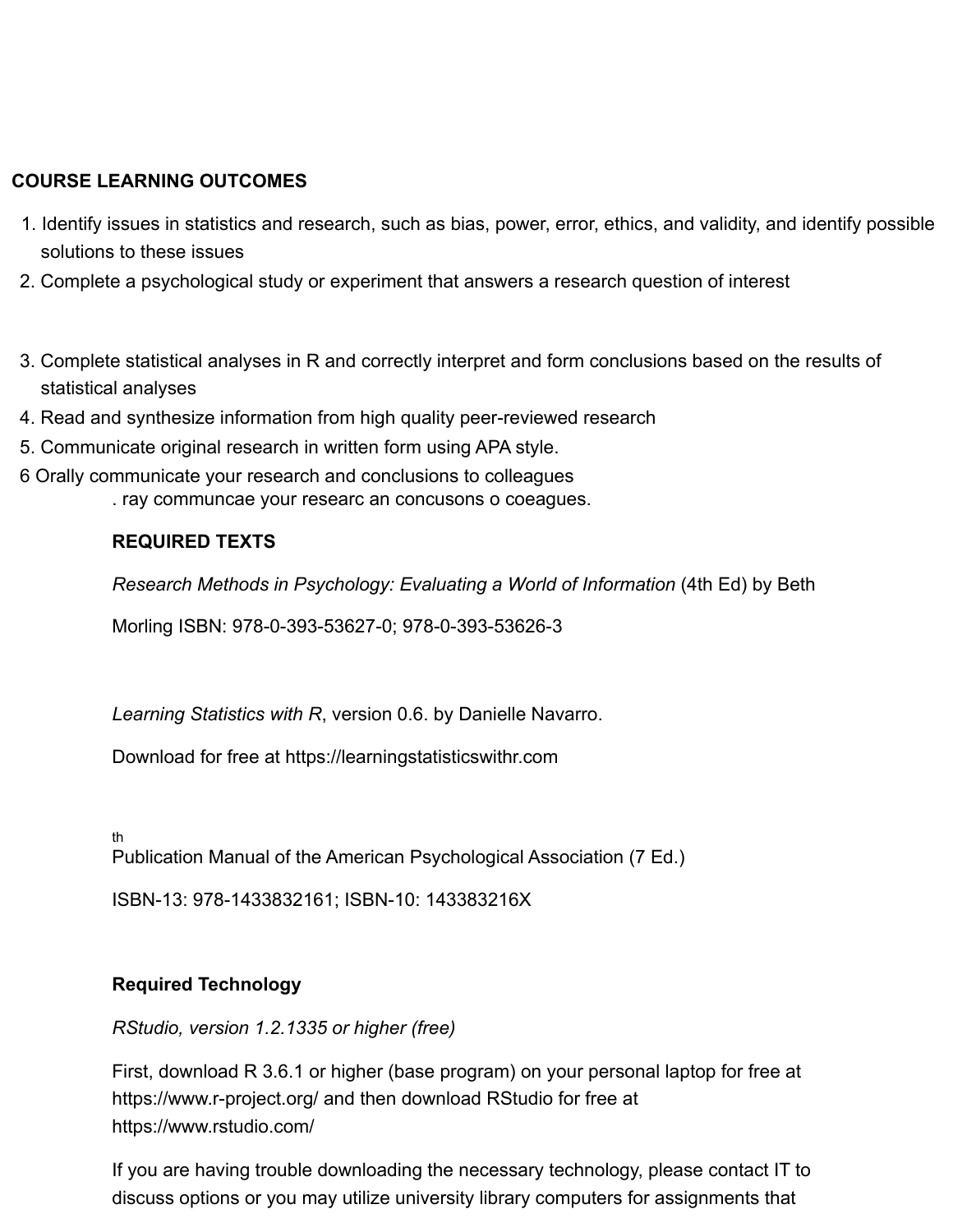involve R.

Learning Demonstrations and Assignments will be submitted through Canvas, so each student will need access to a computer.

#### **COURSE CREDIT HOUR INFORMATION**

In the interest of providing sufficient time to accomplish the stated Course Learning Outcomes, this class meets the PLNU credit hour policy for a 4 unit class delivered over 15 weeks. It is anticipated that students will spend a minimum of 37.5 participation hours per credit hour on their coursework. For this course, students will spend an estimated 150 total hours meeting the course learning outcomes. The time estimations are provided in the Canvas modules. Dedicating adequate time to your learning will help you succeed and is especially important if you want an A in the course. Think of it as: hours spent --> points earned. Specific details about how the class meets the credit hour requirement can be provided upon request.

#### **STATE AUTHORIZATION**⍟

State authorization is a formal determination by a state that Point Loma Nazarene University is approved to conduct activities regulated by that state. In certain states outside California, Point Loma Nazarene University is not authorized to enroll online (distance education) students. If a student moves to another state after admission to the program and/or enrollment in an online course, continuation within the program and/or course will depend on whether Point Loma Nazarene University is authorized to offer distance education courses in that state. It is the student's responsibility to notify the institution of any change in his or her physical location. Refer to the map on **[State Authorization](https://www.pointloma.edu/offices/office-institutional-effectiveness-research/disclosures)** to view which states allow online (distance education) outside of California.

# **COURSE SCHEDULE AND ASSIGNMENTS**

*Assignments and Team Professionalism (20%):* You will have various assignments that will progress you toward successful completion of your research project, including an ethics training and an IRB proposal. Any small-points assignments that keep you up-to-date with readings, lectures, or your project timeline will fall in this

category. You will also complete sections of your research paper throughout the semester and submit them for peer review. You will be graded on your submission of the section and on your peer review. Detailed directions for each assignment are on Canvas. Assignments are individual work unless otherwise specified. At the end of the semester, you will also be graded by your research teammates for group work accountability. Teammates will determine your grade based on attendance, professional communication, attentiveness to details and needs of the group, and overall contribution to data collection and the research process.

*Final Research Manuscript (25%):* Your APA-style manuscript will thoroughly describe your empirical research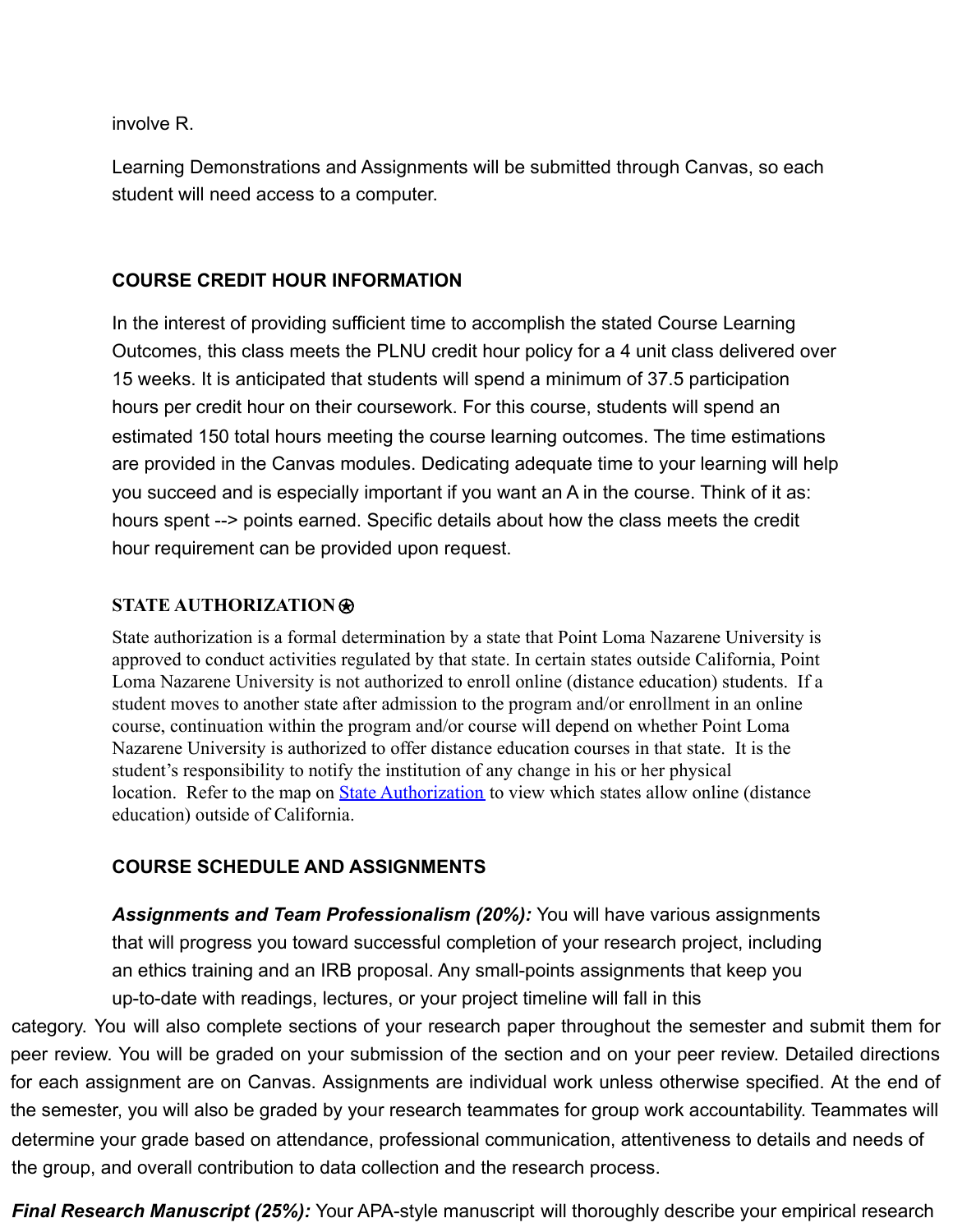study from start to finish. The paper will include an APA style title page, abstract, introduction, method, results, discussion, table/figure, and references. Papers with 1+ missing sections will not be graded. More instructions and a rubric are on Canvas. If you need writing help, I encourage you to use writing center/tutorial services or visit TA office hours. I can advise you on specific writing questions in office hours or by appointment.

*Midterm Learning Demonstrations (20%):* There will be multiple choice, fill-in-the-blank, and/or short answer questions on each learning check that will be from readings, lectures, and activities. See more information under Policies.

*Final Learning Demonstration (20%):* We will celebrate all of our learning at the end of the semester. You will demonstrate your learning by responding to written questions that will require cumulative knowledge of research methods.

*Research Group Presentation and Research Celebration (15%):* Your group will present its research project to the class on one day, and will present to the PSY 3090 students on a later day (i.e., the Research Celebration). These presentations will be accompanied by a research poster. The presentation should be 10 minutes total, with ~10 minutes for follow-up questions. The first presentation will be graded so that you will be well-prepared for the Research Celebration. You should be able to accurately, clearly, thoroughly, and interestingly present your research project and be able to answer questions about your project. You will be graded individually and as a group. You will also be graded as a group on the quality of your research poster. For the Research Celebration, you will be graded on attendance and professional engagement with students and faculty. There will be no make-ups for students who are absent. The Research Celebration will take place during finals week.

*Extra Credit: There is no extra credit in this course. The many small-points assignments and peer reviews* provide opportunities to help your grade and also function to help you do your best on learning demonstrations *and your final research paper.*

# **Course Policies and Expectations**

#### **General and attendance**

Any changes to the syllabus (including course expectations and assignments) will be announced in class and/or as a Canvas announcement. Students are responsible for actively monitoring Canvas updates. Students are responsible for all content/material that is found within the Canvas course. Students should complete the assigned reading, lectures, or activities prior to class, especially for "Flipped Fridays" Such practices will enable you fully participate in class activities In the case of "Flipped Friday " you

rays . uc pracces w enae you uy parcpae n cass acves. n e case o ppe ray, you may be very lost or behind if you do not do the assigned work beforehand.

Regular and punctual attendance at all class sessions is considered essential to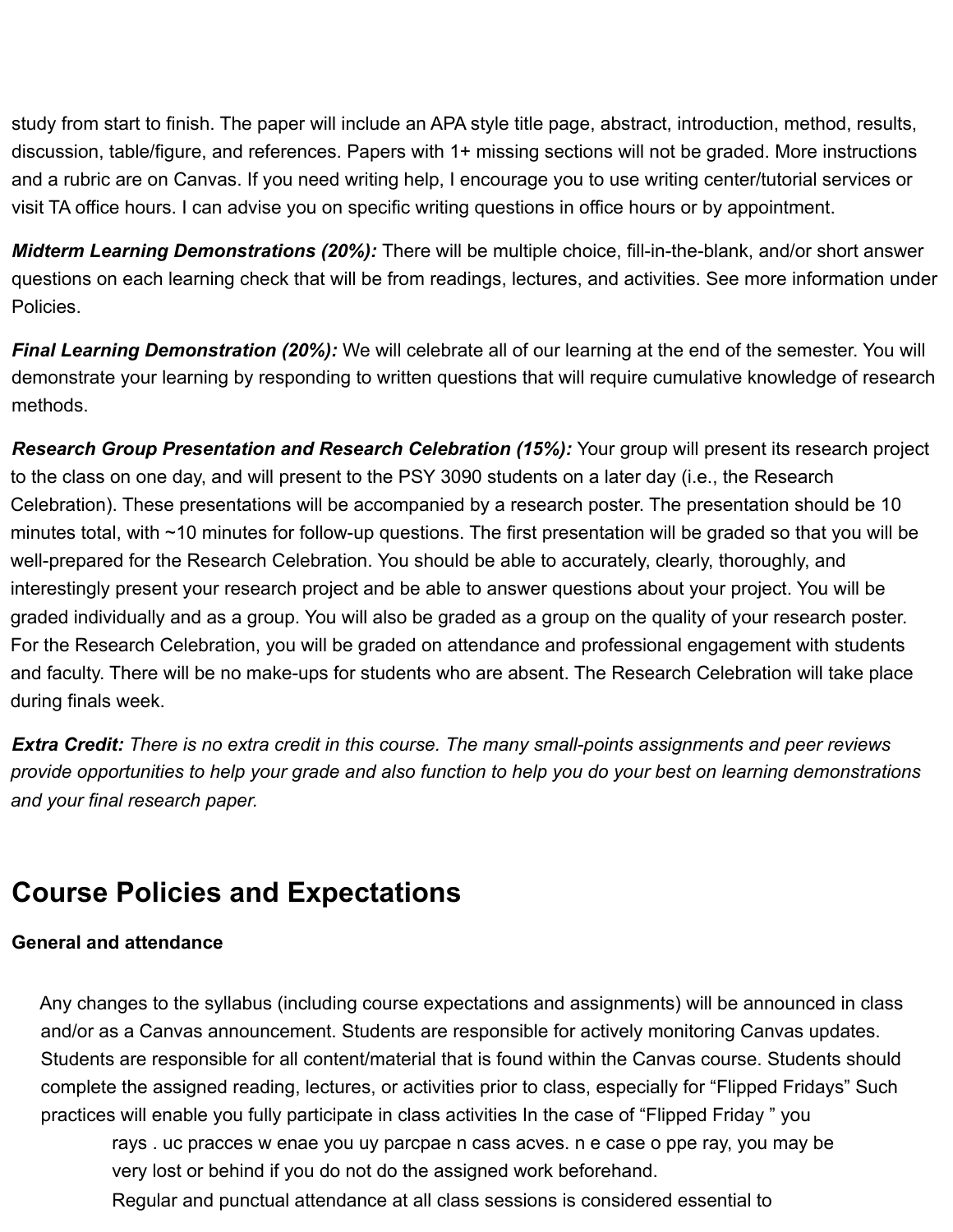optimum academic achievement. Attendance will be taken at the beginning of class. If you are more than 15 minutes late to class, you will be counted absent. If you leave class early, you will be counted absent unless you notify me before class begins. If the student is absent for more than 10 percent of class sessions, the faculty member will issue a written warning of de-enrollment. If the absences exceed 20 percent, the student may be de enrolled without notice until the university drop date or, after that date, receive the appropriate grade for their work and participation. See Academic Policies in the Undergraduate Academic Catalog. If absences exceed these limits but are due to university excused health issues, an exception will be granted. Out of respect and care for one another, please do not attend class if you are feeling ill in any way. You will not miss points for being absent (just follow overall attendance policy above). Additionally, we will be wearing masks according to the university policies.

If you miss class, you are responsible for obtaining [from a classmate] lecture material, class exercises, and all in-class announcements AND submit any assignments on time, if applicable.

As long as we are meeting in-person, I will not be recording lectures to post online. I strongly encourage students to get vaccinated and stay vigilant about COVID to avoid missing class due to illness.

#### **Submitting Assignments**

All due dates are posted in advance on Canvas. You may submit assignments early. Late work is accepted for 10 days, including weekend days, after the original due date. Canvas will automatically deduct 10% from the grade for each late day. For example, an assignment submitted 3 days late can earn up to 70% of the available points. End-of-semester assignments may not be submitted late after the final research celebration (to accommodate faculty grading deadlines).

Assignments are individual work; you are expected to complete the work on your own. Work submitted on Canvas must be in .doc, .docx, or .pdf file types *only*. The student is responsible for making sure Canvas files work and go through Turnitin. Files that do not open, are in the wrong file type, and/or can't go through Turnitin will be considered late until the problem is rectified.

# **Learning Demonstration (LD) Information**

LDs may consist of multiple choice, fill-in-the-blank, and/or short answer questions. You may be required to interpret and apply information based on assigned readings, lectures, and learning activities. All LDs require cumulative knowledge. You will be tested on the current unit and previous units. LDs will be taken during in-person class using Canvas. On test day, each student must bring an electronic device to take their LD (laptop recommended; phone or tablet is NOT recommended). The LD is not open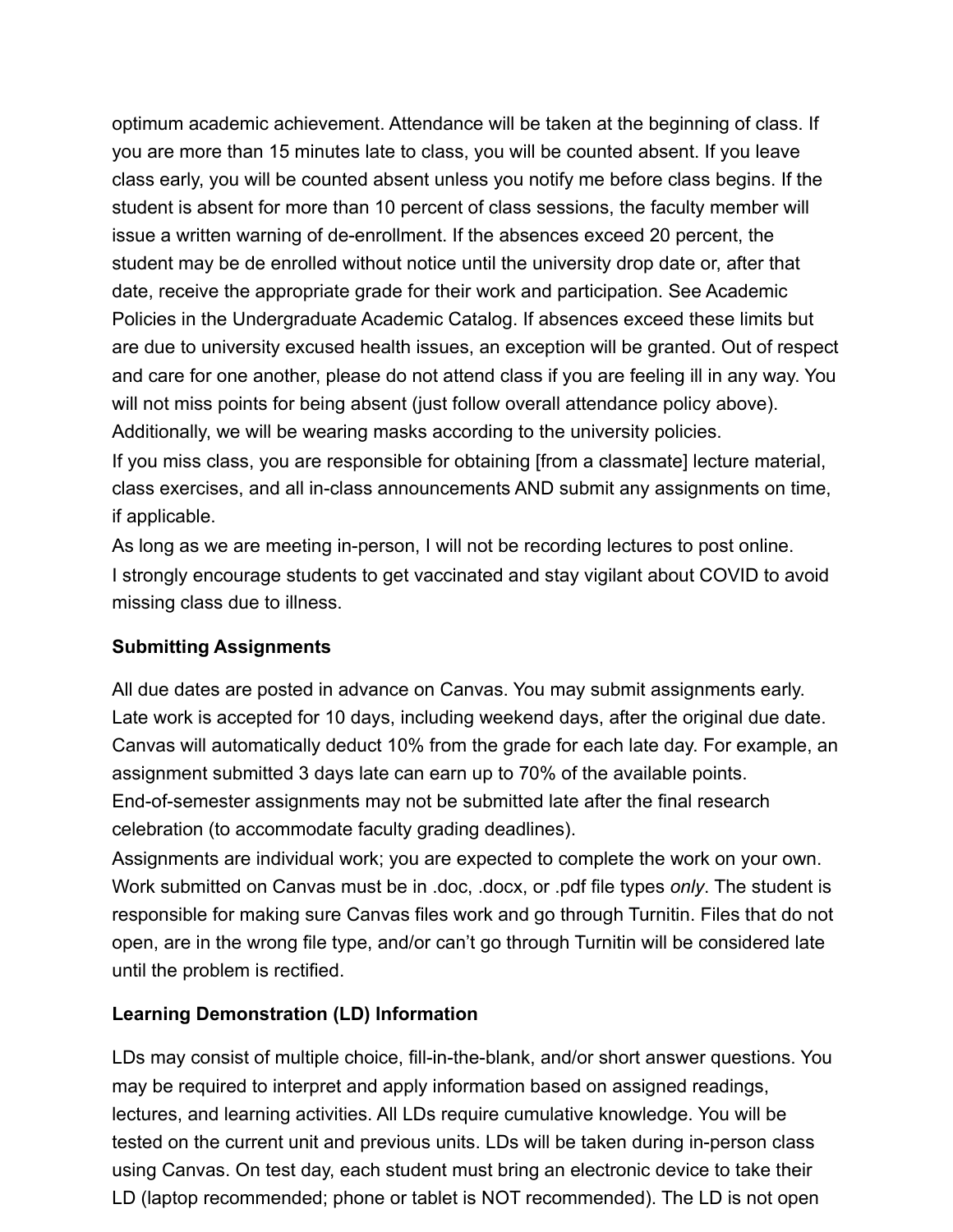internet or open-book. You may bring one 3"x 5" index card with any notes on it to use. A make-up midterm LD is available in cases of documentable emergency or illness or if the student provides at least 2 weeks' notice of a non-emergency absence. The make-up LD must be taken within 2 weeks of the original test date and it is up to the student to contact the professor to schedule a time to take the LD in a proctored setting. Each student may not have more than one make-up midterm LD per semester. There is no option to re-take a LD that was previously attempted.

The final LD and final presentations cannot be dropped or made-up. The final LD will be completed on Friday April 29th The in-class presentation will be Monday April 25 During Finals week you will present at <sup>th</sup>

ray, pr . e n cass presenaon w e onay, pr . urng nas wee, you w presen a the Research Celebration in lieu of a standard exam. Successful completion of this course requires your attendance at the Research Celebration on Monday, May 2nd from 8:30-10am.

**About Contacting Me.** I welcome your questions (about class or otherwise) and would enjoy hearing from you throughout the semester. Do not hesitate to email me or take advantage of office hours. We can schedule meetings outside of office hours if needed. I will give prompt email replies as I am able, but there may be times of the day when I am not available, such as in the evenings or on weekends. Please do not leave important questions for the last minute!

#### **ASSESSMENT AND GRADING**

Student grades will be posted in the Canvas grade book. It is important to read the comments posted in the grade book as these comments are intended to help students improve their work. Final grades will be posted within one week of the end of the class. Grades will be weighted as listed above and determined based on the following:

- $A = 93 100\%$  $A = 90 - 92.9%$  $B+ = 88-89.9%$  $B = 84 - 87.9%$  $B - 80 - 83.9%$  $C_{+}$  = 77-79.9%  $C = 70 - 76.9\%$
- $C = 65 69.9%$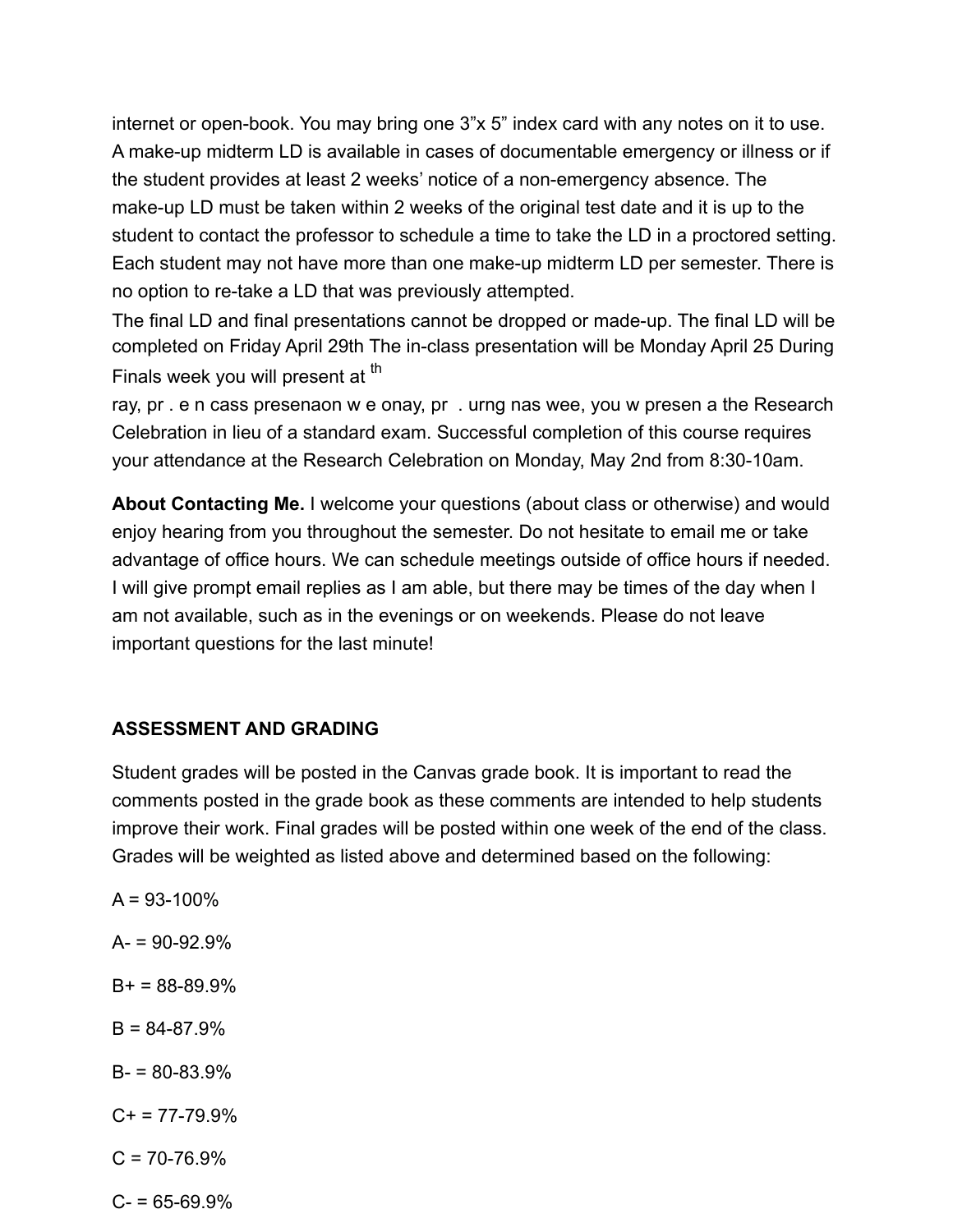$D+ = 62-64.9%$  $D = 55-61.9%$  $D = 50 - 54.9%$  $F = 49.9%$  or less

#### **PLNU COPYRIGHT POLICY**

Point Loma Nazarene University, as a non-profit educational institution, is entitled by law to use materials protected by the US Copyright Act for classroom education. Any use of those materials outside the class may violate the law.

#### **PLNU ACADEMIC HONESTY POLICY**

Students should demonstrate academic honesty by doing original work and by giving appropriate credit to the ideas of others. Academic dishonesty is the act of presenting information, ideas, and/or concepts as one's own when in reality they are the results of another person's creativity and effort. Academic dishonesty also includes such acts as cheating, fabrication of information, misrepresentations, having unauthorized possession of exams or acquiring/providing information about exams to offer/get an advantage. Academic dishonesty may lead to a zero for that assignment or examination, a zero for your professionalism grade, and/or an F for the course. Faculty should follow and students may appeal using the procedure in the university Catalog. See **Academic Policies (https://catalog.pointloma.edu/content.php?catoid=52&navoid=2919)** for definitions of kinds of academic dishonesty and for further information.

# **PLNU ACADEMIC ACCOMMODATIONS POLICY**

PLNU is committed to providing equal opportunity for participation in all its programs, services, and activities. Students with disabilities may request course-related accommodations by contacting the Educational Access Center (EAC), located in the Bond Academic Center (EAC@pointloma.edu or 619-849-2486). Once a student's eligibility for an accommodation has been determined, the EAC will issue an academic accommodation plan ("AP") to all faculty who teach courses in which the student is enrolled each semester. PLNU highly recommends that students speak with their professors during the first two weeks of each semester/term about the implementation of their AP in that particular course and/or if they do not wish to utilize some or all of the elements of their AP in that course. Students who need accommodations for a disability should contact the EAC as early as possible (i.e., ideally before the beginning of the semester) to assure appropriate accommodations can be provided. It is the student's responsibility to make the first contact with the EAC.

#### **SPIRITUAL CARE**

Please be aware PLNU strives to be a place where you grow as whole persons. To this end, we provide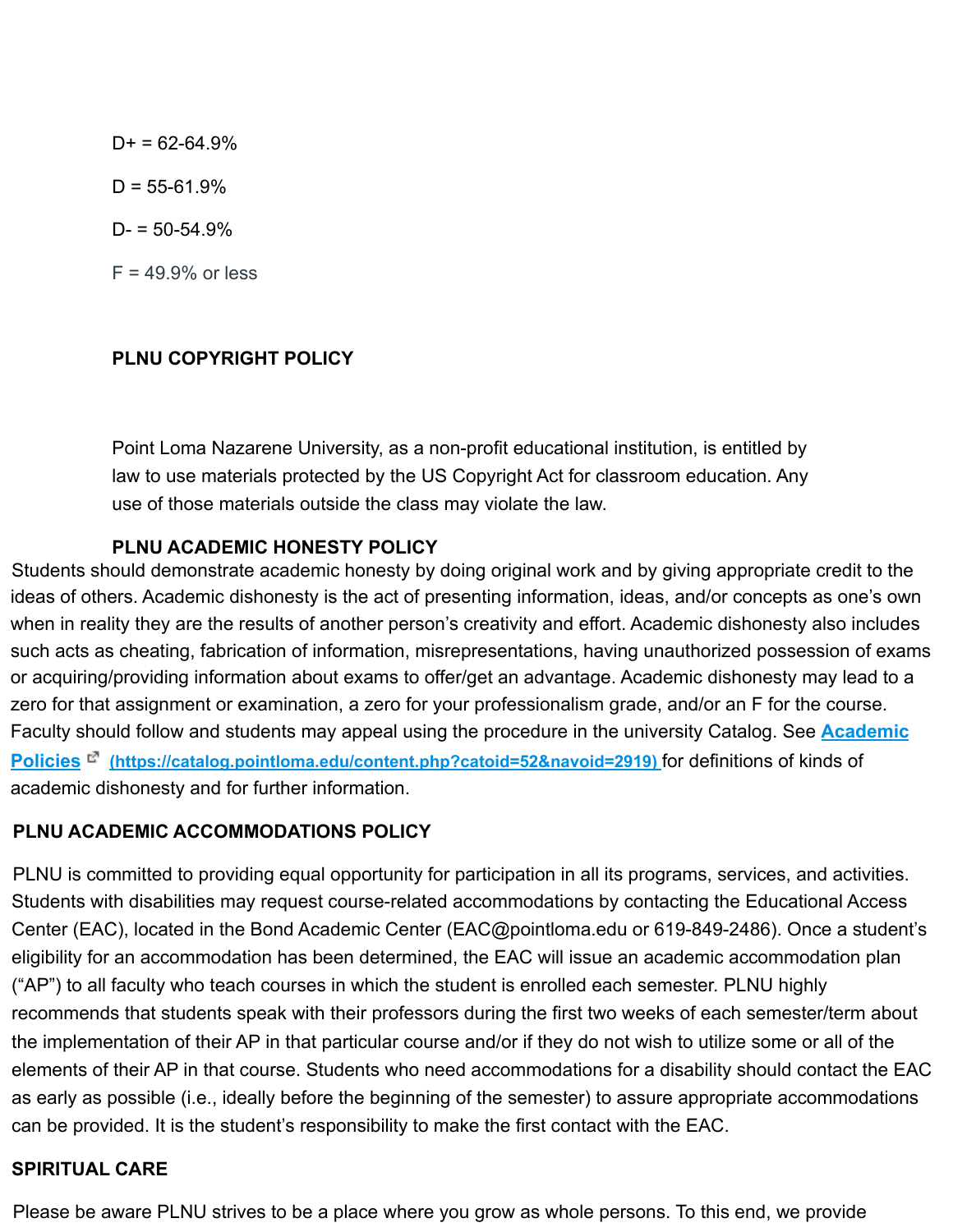resources for our students to encounter God and grow in their Christian faith. If students have questions, a desire to meet with the chaplain or have prayer requests you can contact the **Office of Spiritual Development**

**(https://www.pointloma.edu/offices/spiritual-development)**

# **USE OF TECHNOLOGY**

In order to be successful in the online environment, you'll need to meet the minimum technology and system requirements; please refer to the *Technology and System Requirements* **(https://help.pointloma.edu/TDClient/1808/Portal/KB/ArticleDet?ID=108349)** information. Additionally, students are required to have headphone speakers compatible with their computer available to use. If a student is in need of technological resources please contact **student-tech-request@pointloma.edu (mailto:student-tech request@pointloma.edu)** .

Problems with technology do not relieve you of the responsibility of participating, turning in your assignments, or completing your class work.

**Title IX Office.** If you or someone you know would like help related to an experience of sexual violence including sexual assault, harassment, domestic violence, dating violence, stalking or other type of non-consensual sexual conduct, please contact the Title IX Coordinator at PLNU, Danielle Brown Friberg (619-849-2313). Reporting is also available on the Title IX website. The Title IX office understands the sensitive nature of these situations and can provide information about available on- and off-campus resources Staff members at the office will also

> can prove normaon aou avaae on an o campus resources. a memers a e oce w aso explain your rights and the judicial process options, if you choose to file a complaint. If you or someone you know feels unsafe or may be in imminent danger, please call the PLNU Department of Public Safety (619-849- 2525) or local police department (9-1-1) immediately.

**Student Success and Wellness.** If you or someone you know would like help related to a physical or mental health problem, (e.g., depression, anxiety, difficulty focusing on school or managing daily needs, grief, trauma resolution, sleep or eating changes, etc.), and/or would like academic assistance, please contact the appropriate office using the following information.

Counseling Services 619-849-2574;

**https://www.pointloma.edu/offices/wellness-counseling-center (https://www.pointloma.edu/offices/wellness-counseling-center)** Educational Access Center 619-849-2533; **eac@pointloma.edu (mailto:eac@pointloma.edu)** Medical Services 619-849-2280; **sdwellnesscenter@pointloma.edu**

**(mailto:sdwellnesscenter@pointloma.edu)**

Tutorial Services 619-849-2953; **tutorialservices@pointloma.edu**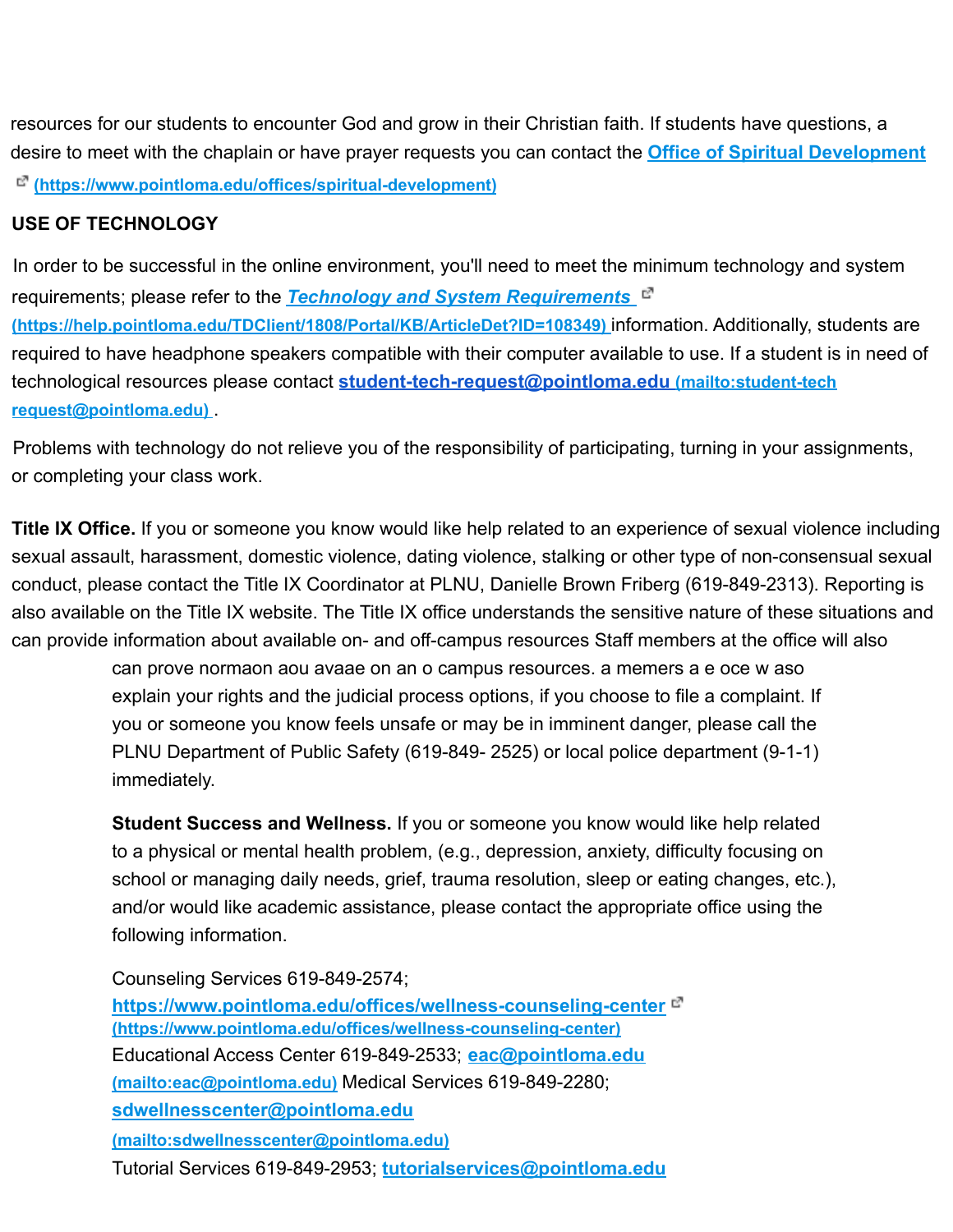# **(mailto:tutorialservices@pointloma.edu) ASSIGNMENTS AT-A-GLANCE**

Please see the weekly **Modules** for assignments due each week. Assignments and due dates will always be posted and available in advance.

| <b>Week</b>                                         | <b>Content &amp; Textbook</b><br><b>Readings (read prior</b><br>to class)   | <b>Project/Paper Milest</b>  |
|-----------------------------------------------------|-----------------------------------------------------------------------------|------------------------------|
| Week 1: Jan 11 - 14<br>(Class on Tues., Wed., Fri.) | <b>Research Ethics</b> , Ch.<br>4 (RMP)                                     |                              |
| Week 2: Jan 15 - 21<br>No Monday Class (MLK Day)    | <b>Formalizing the</b><br>Research Plan; Ch. 5<br>(RMP)                     |                              |
| Week 3: Jan 22 - 28                                 | <b>Survey Designs, Ch.</b><br>$6$ (RMP)                                     |                              |
| Week 4: Jan 29 - Feb 4                              | <b>Sampling</b> ; Ch. 7 (RMP)                                               | <b>IRB proposal complete</b> |
| Week 5: Feb 5 - 11                                  | <b>Midterm LD1</b><br><b>APA Style, APA</b><br>reading (RMP); APA<br>Manual | <b>Method</b> is written     |

Course Schedule

Week 6: Feb 12 – 18**Correlational Designs**; Ch.

8 (RMP)Data Collection

| Week 7: Feb $19 - 25$      | <b>Multivariate</b><br><b>Research Designs,</b><br>Ch. 9 (RMP) | Data Collection |
|----------------------------|----------------------------------------------------------------|-----------------|
| Week 8: Feb $26$ – March 4 | <b>Experiments</b> ; Ch. 10<br>(RMP)                           | Data Collection |